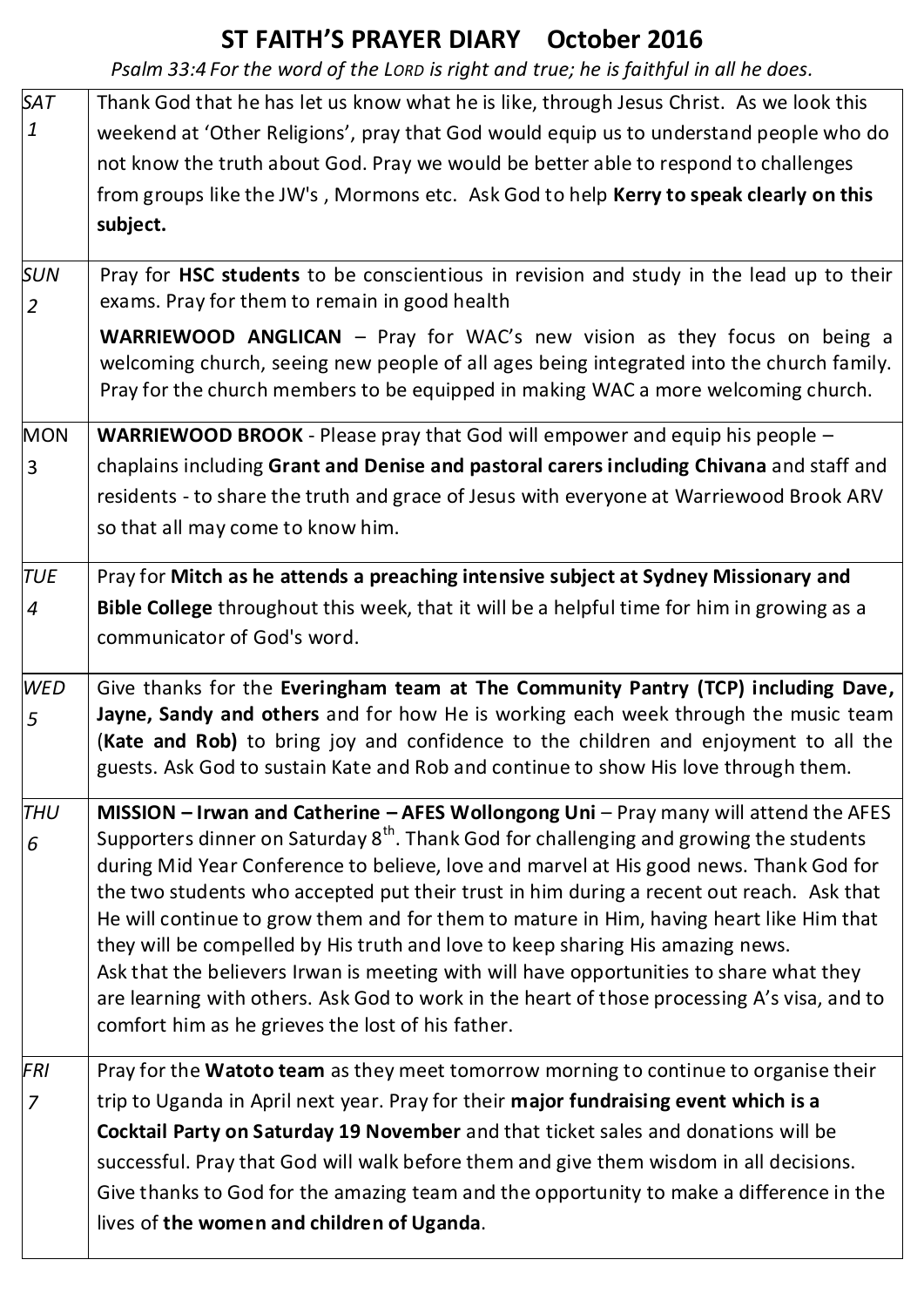| <b>SAT</b> | Pray Philip Selden as he preaches this Saturday and Sunday on 'The Word'. Pray he           |
|------------|---------------------------------------------------------------------------------------------|
| 8          | covers the topic clearly and that we place our trust in God's word as the Truth on which to |
|            | base our lives.                                                                             |
| <b>SUN</b> | Please pray for Kathy Neilson as she talks at the St Faith's services today about the       |
| 9          | Watoto mission to Uganda and as she seeks support by way of prayer, attending Cocktail      |
|            | Party or making a donation. Pray for hearts to be generous and supportive in any way the    |
|            | church community are able to.                                                               |
| <b>MON</b> | Thank God for the network of churches we belong to as Sydney Anglicans, and for Glenn       |
| 10         | Davies, our Archbishop. As the Synod, the governing body of this organisation meets         |
|            | today and tomorrow, pray for God's Holy Spirit to lead all discussions and planning. Pray   |
|            | especially for Philip and Pru Selden and Grant Gallant who will be representing St Faith's. |
|            | Pray for the NPSRE Association Board which will meet tonight for the final time this year.  |
|            | Give thanks for Sandy Walsh, David Curnow, Ruth Dickson and others who oversee the          |
|            | work of SRE at Cromer Campus and welfare work at Narrabeen Sports High. Ask that            |
|            | God would give them godly wisdom as they oversee this work.                                 |
| <b>TUE</b> | Give thanks for years of faithful service of the members Mother's Union pray as they        |
| 11         | meet together today that it will be a time that brings honour to God. Give thanks for       |
|            | Sandra Burgess who coordinates this group.                                                  |
| <b>WED</b> | Give thanks for the great group of young adults who regularly meet in small groups          |
| 12         | during the week. Pray for these groups, as they meet together tonight for a meal and        |
|            | combined time of fellowship, that God would use the time to build them up and help          |
|            | them to grow in the truth of God's word.                                                    |
|            | Ask God to continue to show His love through the volunteers who work at TCP, (Dickson       |
|            | Team1 tonight). Pray that relationships and the atmosphere of TCP being a family grow.      |
|            | Pray that the "Springfest Celebration" this evening is well attended.                       |
| <b>THU</b> | HSC EXAMS - Pray for those students sitting their HSC Exams starting with English today;    |
| 13         | pray they remain focused over the next few weeks especially those who have exams            |
|            | spread over the four weeks. Pray for those linked with WAC, Cael, Connor, Georgia, Luke,    |
|            | Quentin and Richard, and with St Faith's including Cameron, Ella, Emily, Gemma, Georgia,    |
|            | Grace, Hamish, Henry, and Matthew, (Please also use the HSC prayer list during this time)   |
| FRI        | Give thanks for Soulies and all of the youth who hear about Jesus every Friday, pray this   |
| 14         | term will be one where many youth are strengthened in their relationships with Jesus and    |
|            | equipped to live for him more and more each day.                                            |
| SAT        | Pray those at WAC attending 'The Bible's Big Story -Creation to Christ' course this term    |
| 15         | gain a greater understanding of the relationship between the Old and New Testaments         |
|            | and God's eternal plan for mankind and the world. Pray seeing the fulfilment of God's       |
|            | promises encourages their own faith and trust in Him. Pray for the presenter Bill Graham.   |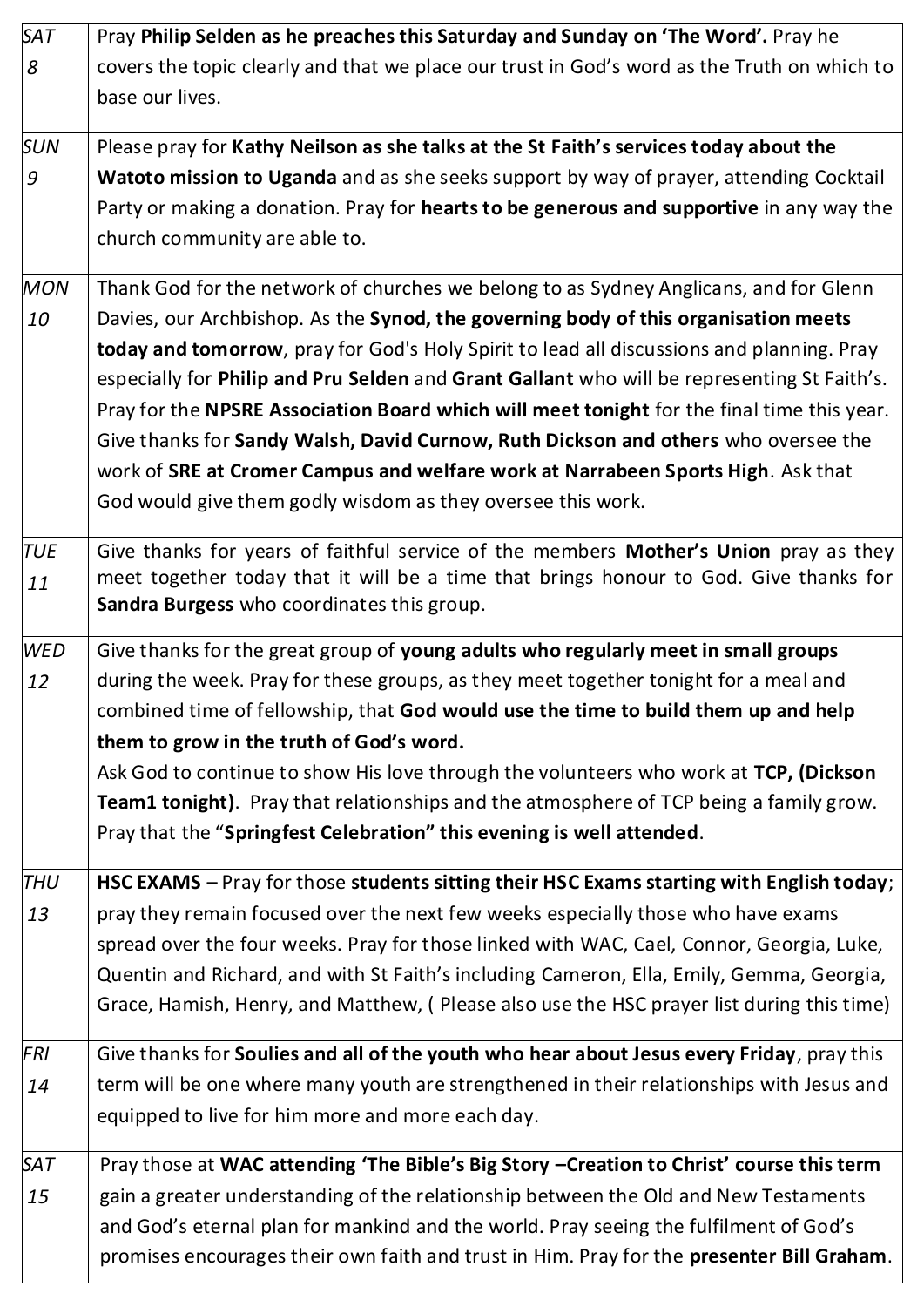| <b>SUN</b> | MISSION - Geoff and Martha Boye - On Home Assignment from Tanzania - Pray for safe                                                                                                      |
|------------|-----------------------------------------------------------------------------------------------------------------------------------------------------------------------------------------|
| 16         | travel as they travel to and from their home in Ulladulla to a link church in Epping this                                                                                               |
|            | week and Maroubra in a weeks time to share what they have been doing at Munguishi                                                                                                       |
|            | Bible College. Pray it is encouraging for both them and these churches.                                                                                                                 |
| <b>MON</b> | Pray again for the Synod meetings this week that representatives will have godly wisdom                                                                                                 |
| 17         | in decisions especially as they vote on matters and that the group is united in seeing<br>God's Kingdom grow.                                                                           |
| <b>TUE</b> | Thank God that he loves us and helps us in times of need. Pray for Kerry as he prepares to                                                                                              |
| 18         | speak on the subject of Healing this weekend; pray he would be able to accurately                                                                                                       |
|            | explain what the bible says in this regard. Pray that we would understand what God has                                                                                                  |
|            | promised for each of us when we are sick or injured.                                                                                                                                    |
| <b>WED</b> | <b>GUMTREES PLAYTIME</b> - Give thanks for the relationships amongst the women who come                                                                                                 |
| 19         | along on Wednesdays and Thursdays. Pray for opportunities to speak about Jesus; pray                                                                                                    |
|            | the approach of Christmas will encourage this and provide opportunities to invite them<br>to church or other Christmas outreach activities. Give thanks for Rosemary and Emma           |
|            | who help coordinate these groups.                                                                                                                                                       |
|            | Pray the guests at TCP are well cared for, feel welcome and are nourished with the meal                                                                                                 |
|            | provided. Pray for those rostered on the Neilson team including Cameron, Stuart and                                                                                                     |
|            | others will continue to provide a healthy meal for the guests.                                                                                                                          |
| <b>THU</b> | MISSION - Fiona Kirsop - Credo UTS - Pray as she ask students to consider serving in                                                                                                    |
| 20         | Credo in 2017, that they would give themselves to the cause of the gospel at uni. Pray for<br>wisdom as Credo ministry workers plans for ministry over the first summer trimester, that |
|            | God would sustain and guide them. Pray for God to allow them to see fruit from their                                                                                                    |
|            | efforts in proclaiming Christ as Lord, that he would graciously save people at UTS.                                                                                                     |
| <b>FRI</b> | The $J - G$ ive thanks for the many new youth who are now coming to The J at WAC, pray                                                                                                  |
| 21         | they would grow in their understanding of God's love for them and want to follow him                                                                                                    |
|            | in their lives. Give thanks for the leadership team, including, Grant, Tim, Penny and<br>Elisha, pray they work well together, are a godly example, connect well with the youth         |
|            | and would be bold in sharing the Good News of Jesus.                                                                                                                                    |
| <b>SAT</b> | WAR VETS - Give thanks for Bob and Lesley Durbin having a good holiday in the UK and                                                                                                    |
| 22         | returning safely. Give thanks to God for sustaining Tony Bradford over the time Bob was                                                                                                 |
|            | away and for the support he had from pastoral care volunteers during this time. Thank                                                                                                   |
|            | God for the combined Harvest and Thanksgiving service last month bringing Christian<br>unity and fellowship.                                                                            |
| <b>SUN</b> | Pray God will sustain Kerry Nagel as he preaches at five services this weekend.                                                                                                         |
| 23         | Give thanks for the young people from Warriewood Anglican who have chosen to get                                                                                                        |
|            | confirmed; pray as they start their preparation series today that what they learn                                                                                                       |
|            | encourages them in their commitment to follow Jesus throughout their life.                                                                                                              |
| <b>MON</b> | <b>GUMNUT KINDY</b> - Give thanks for Gumnut Kindy singing at Arvo Church, being a great                                                                                                |
| 24         | time, running smoothly and enjoyably. Pray staff have strength to get through rest of year                                                                                              |
|            | with reports, Christmas and preparation for next year. Pray for full enrolments for 2017.                                                                                               |